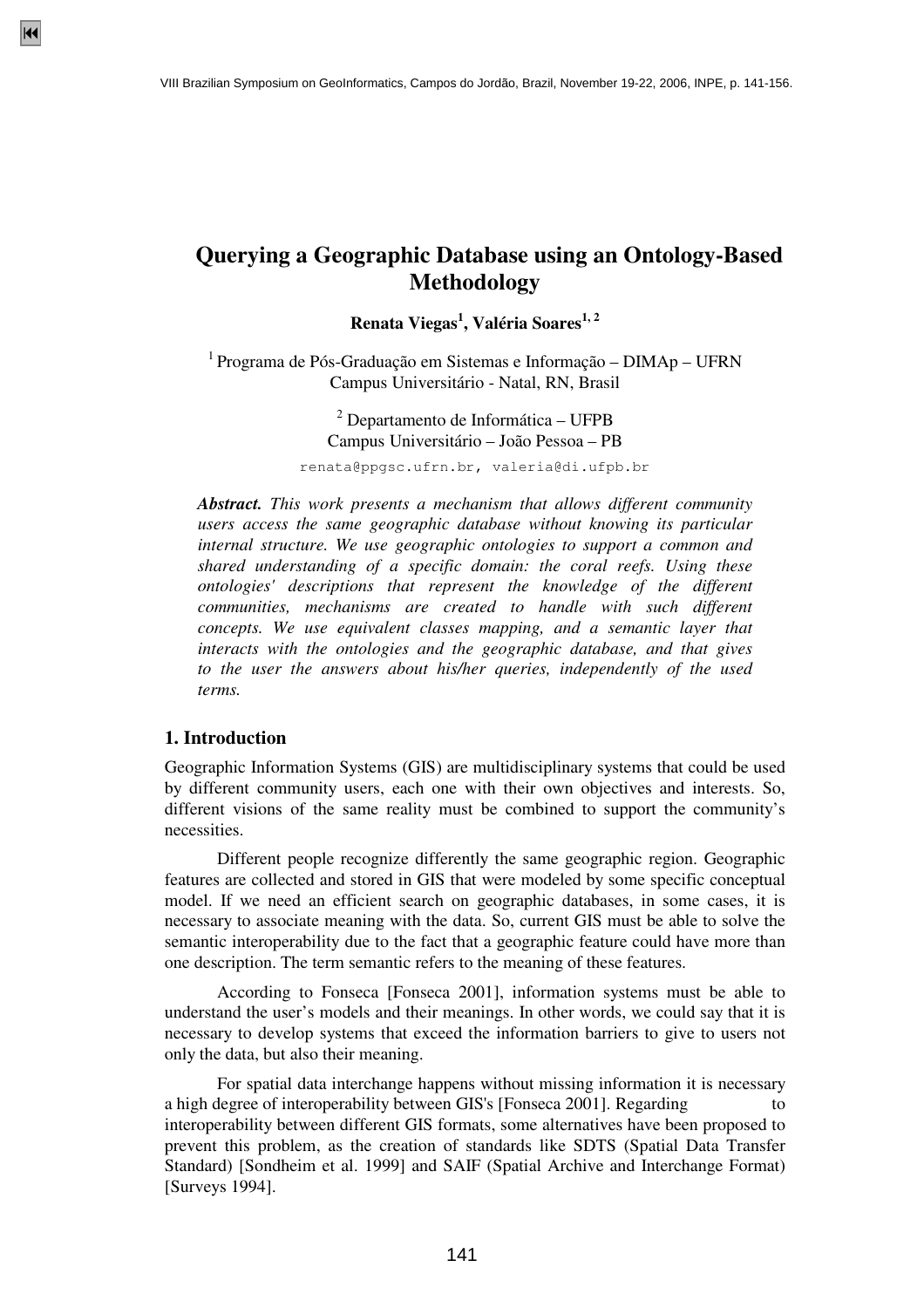Although standards for exchange of data are necessary and useful, they do not have the capacity to transfer the meaning associated with these data. Nowadays there is an increasing interest about how to reach interoperability with the use of ontologies as being a knowledge database type. The ontologies could specify a specific vocabulary domain relative, and could define entities, classes, properties, predicates, functions, and the relationships between these components.

 The term ontology comes from Philosophy, meaning the representation of existence through a systematic explanation, as being the conception of all things that may "exist" or "be". In the computer science area, ontology began to be used by Artificial Intelligence, as being a "formal and explicit specification that tries, in the best way, to make the defined world structure to be closer by a concept" [Guarino 1998]. On this definition, "formal" means computer readable; "explicit" is concerning concepts, properties, relations, functions that are explicit defined; "concept" concerns an abstract model of some phenomenon of the real world [Guarino 1998].

 An explicit formalization of our mental model is generally called ontology (with a lower-case "o"). The basic description of the real things of the world, the description of what would be true, is called Ontology (with an upper case "O"). Thus, there is only one Ontology, but several ontologies [Fonseca 2001]. Each community that offers information and accesses them has his own ontology. Each one of these ontologies may be divided on small ontologies. The details level of ontologies tells the geographic information details level [Fonseca 2001].

 A geographic ontology is a conceptualization of a phenomenon or geographic object in the real world. It is necessary to store all characteristics referred to a geographic object. This is what differs from a geographic ontology and other types of ontologies. Besides the domain being geographic, characteristics of geographic objects (location, topology, direction) are embodied to this ontology. The search for geographic data semantics is important for the interoperability among GIS.

 The development of ontology is an iterative process. To build ontology consists on learning and understanding the concepts and visions that are relevant for the different users of a GIS.

 This aim work is to provide a mechanism to allow that different communities' users access the same Geographic Database without knowing its internal structures, and using only specific terms of each research area. Although we have only one database implementation, through the definition of different communities' ontologies, anyone could search the database, in a transparent way, using a specific interface. No one will need to know how the database is, in fact, implemented. But, everyone could search for information, and will have their queries attended. Through the relationships between the defined ontologies, different descriptions and names about the same data could be merged and implemented with appropriated mechanisms. These mechanisms use equivalent classes mapping, and an intelligent GIS layer that interact with the ontologies and with the geographic database, and that give to the user the answers about his queries, independent of the used terms.

 The presented article is organized as follows: section 2 shows a gather of the related works. Section 3 explains the system architecture of our work, Section 4 present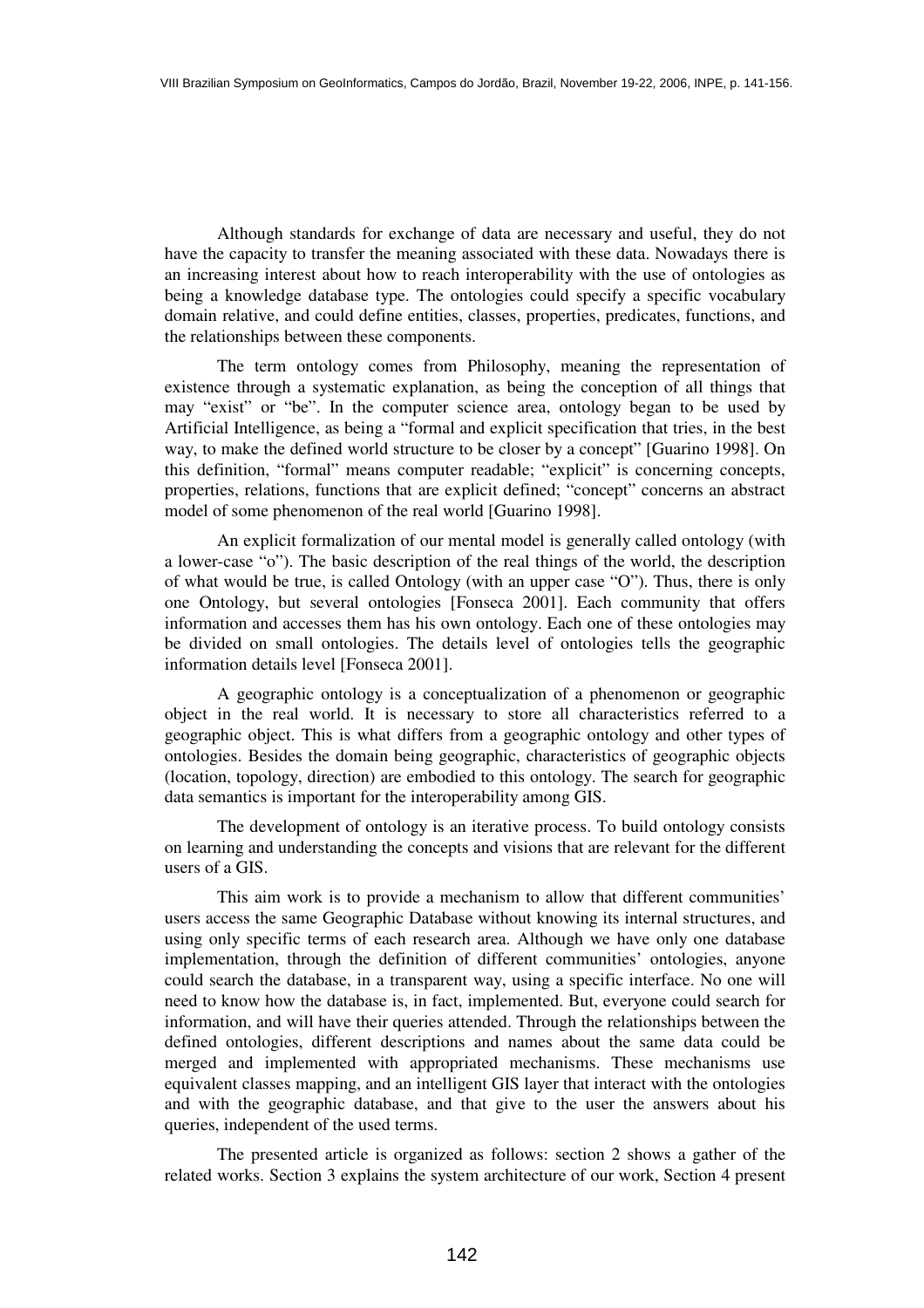the application in a specific geographic domain, and finally Section 5 concludes this paper.

## **2. Related Works**

Researches about interoperability in information systems are motivated by the increasing heterogeneity in computer world.

 Guarino [Guarino 1998] proposed the use of ontologies on information systems, conducing to ontology-driven information systems – ODIS.

 Heterogeneous data on GIS is not an exception, but the complexity and diversity of geographic data and the difficulty of its representation make this search for interoperability on this kind of system more complex.

 Fonseca [Fonseca 2001] defends the use of geographic ontologies for the semantic integration of data in GIS. On his work, he defines ODGIS (Ontology-Driven Geographic Information Systems), which are systems that use translated ontologies on software components.

 Egenhofer report on [Egenhofer et al. 2000] the creation of the Semantic Geospatial Web: a framework for geospatial information retrieval based on the semantics of spatial and terminological ontologies. This framework enable users to retrieve more precisely the data they need, based on the semantics associated with these data.

 Others ontology-based works for query formulation could be found in [Dongilli et. al 2004], [Franconi and Tessalis 2005]. In [Cardoso et. al 2005] it is presented an architecture that binds the web semantic concepts with regular expression techniques whose objective is to recover and mine data from web pages.

An algorithm is proposed in [Noy and Musen 1999] to align and merge ontologies, by name similarities between classes. In this algorithm, for each class of all the ontologies, the SMART algorithm automatically executes a series of actions, asking the users if classes with the same name could be aligned in a same ontology.

 In this work, we propose to create a semantic layer between the geographic database and the users, using ontologies. With a unique database, we could have a low cost implementation because we have only one data collect, and different users, with different knowledge, could access this same database. Furthermore, we develop a case study on environmental and marine modeling, what increases the difficulty of collecting the information, and none of the proposal quoted on literature is similar to this.

#### **3. System Architecture**

We propose a solution based on geographic ontologies to provide that different professionals of distinct research areas access the same Geographic Database (GDB).

 From the different terms stored on these ontologies, the system could infer necessary information to the users' queries, allowing that different community users access and interact with the system, without know specific characteristics about the internal structure of the database.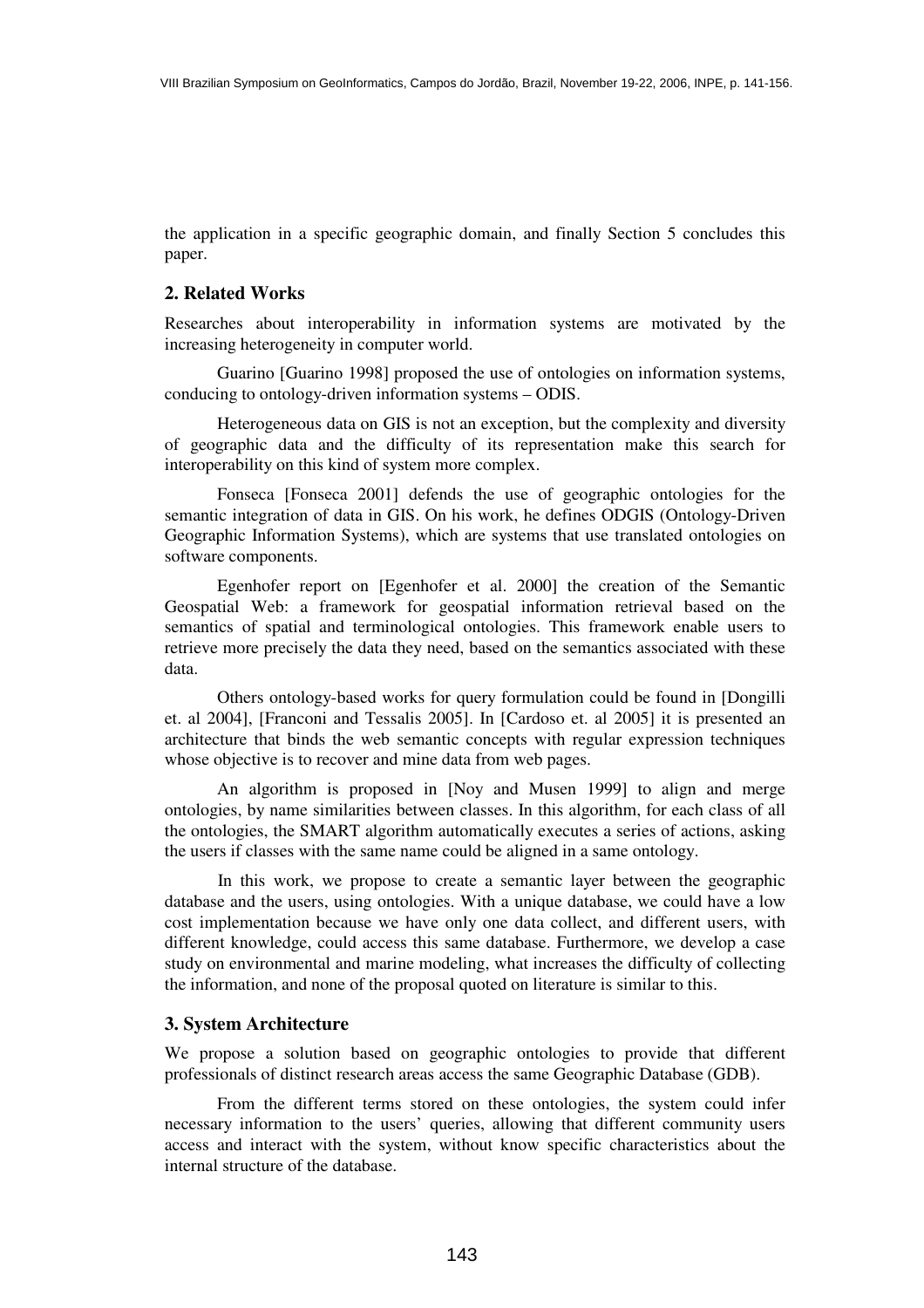We create a semantic layer that intermediate the users' queries with the geographic database. Each one of the community users could interact with the system using only specific terms of his research area, and could receive his queries answers in an appropriate way. It is transparent to the user how this database was effectively implemented. The user only has to worry about his necessity, and what he wants to look for on the database. Through the semantic layer, the ontologies will be activated, and these users' queries will be translated to an appropriate SQL clause.

 We could see the complete system architecture on Figure 1 that shows the semantic layer, between the users, the application and the database.



**Figure 1. System Architecture with the Semantic Layer** 

 In this work, like we can see in the Figure 1, we developed the geographic database with the DBMS PostGIS [Postgis 2006], developed the ontologies on the language OWL [OWL 2004], with the editor Protégé [Protégé 2005], and use the API Jena [Jena 2004] to generate the ontologies graphs. The package jena.ontology [Jena 2004] has the classes *OntClass* and *OntModel* that allows that graphs components could be accessed by many ways.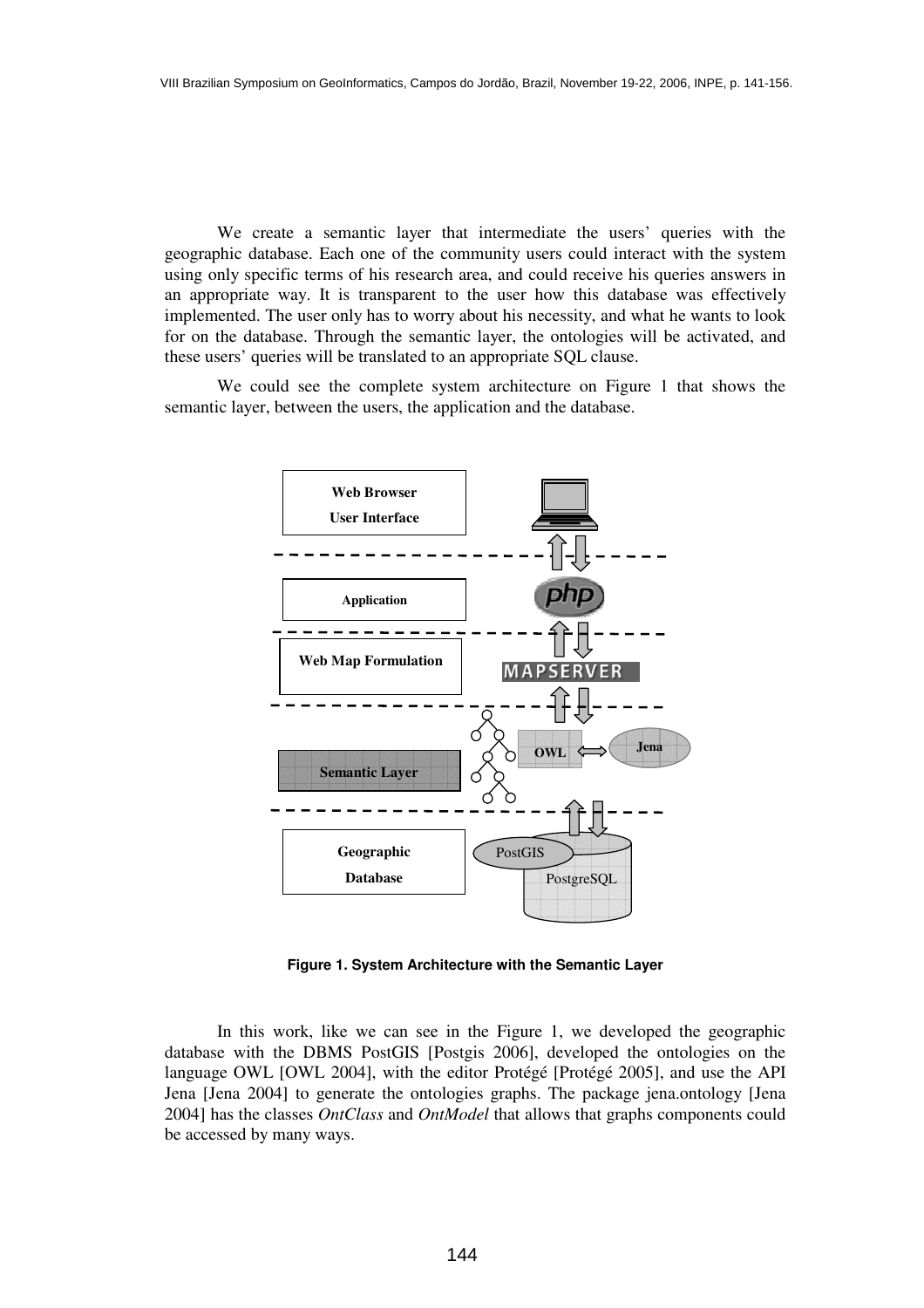## **3.1 Geographic Ontologies**

There are many definitions about ontologies in the literature [Guarino 1998] [Fonseca 2001] [Breitman and Casanova 2005]. Some of these references provide definitions for what a geographic ontology is. Sometimes a geographic ontology is defined as simply an ontology whose domain is geographic. In this work we propose to add some more characteristics to these ontologies to differentiate them to others. For this, we decided to use typical geographic relationships to relate the ontologies classes with each others, like topological, metrics and directions relationships.

 We defined relationships between each ontology classes, using the *properties* function of the ontology specification on Protégé Editor [Protégé 2005]. These properties are used to spatial relate a concept to another, based with the basic operations defined by the 9-Intersection Model [Egenhofer and Herring 1991], and also specified in the OpenGIS Consortium [OGC 1999]. This can be verified in the following examples, where we present some concepts that were spatially related with another, such as:

| Reef Crest TOUCHES Back Reef |                                                    |
|------------------------------|----------------------------------------------------|
|                              | Floating Boats <u>SURROUND</u> Dip in the Sea Area |

 This spatial information in the ontologies' relationships and properties could be useful in the solution of some users' queries, as well as in the complement of others. Through pop-up windows, for each submitted query, the application also supplies a dictionary that gives detailed information (descriptive and spatial) about the instances of the GDB, that were effectively used in the solution of the queries, as well as its relationships. The objective to use these spatial relationships is to give support to users about their submitted queries, giving them additional information about the geographic features used in the solution of his queries.

 Each user' community has a pay-define query interface. This specific interface was created to allow the user interact with the system using only the specific knowledge to its area of performance.

We can see another vision of the system architecture in Figure 2. The query will be processed on this following way: the user query will be submitted, and the system will recognize the used terms, and relate with the specific ontology of this type of user at this moment. So, we have to identify the user query based on the concepts and terms that had been used in this submission.

 After we had identified the query, the next step is to look for the terms and concepts used in this query, in the users' ontology, comparing this ontology with the GDB ontology, looking for equivalents concepts. Through the ontologies' URLs, the Jena API [Jena 2004] will be used to construct the graphs of the ontologies.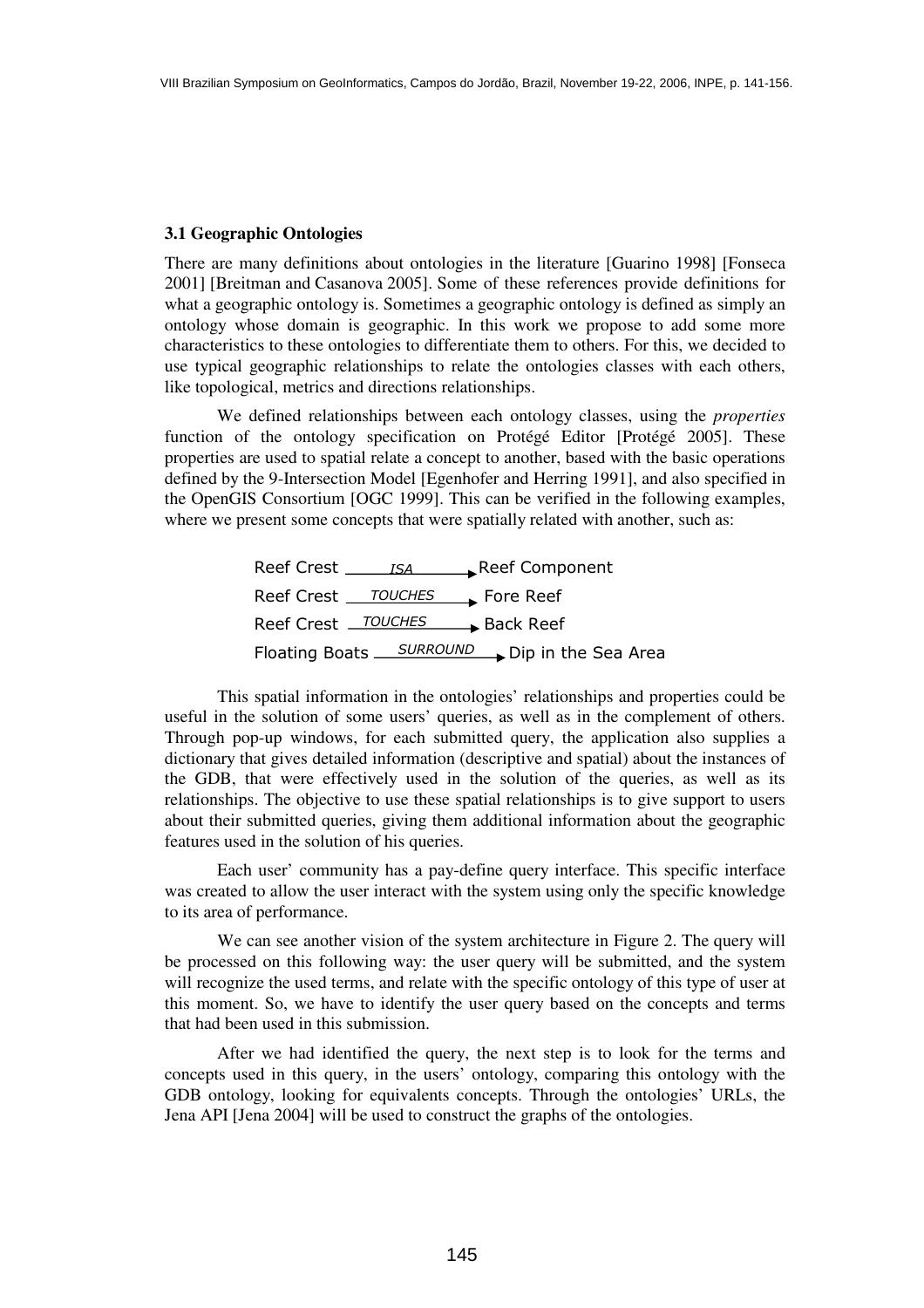

**Figure 2. General system architecture** 

#### **3.2 Detailing the Semantic Layer**

The next step, as well as define the ontologies, is the binding definition between the classes of the different ontologies. The result of this binding process is a formal structure with expressions that show which terms of determinate ontology is related to others terms of another ontology.

 We have done a mapping with synonyms classes, to help the localization of classes whose information is relevant to answer the user queries. To compare and join the ontologies, in this work we use not only classes that have the same name in distinct ontologies, but also classes with different names, too. We consider synonym classes those whose concepts have the same meaning, independent of their given names, that is related of the specific knowledge of each community.

 After we have done this mapping on the defined ontologies, we have also to manipulate them. So, it is necessary to go along the terms of each ontology looking for similar concepts. We use the Jena API [Jena 2004] to generate the ontologies graphs. It is possible to generate graphs RDF, which is represented by resources, properties and literals. From the Jena API methods we can manipulate and compare the ontologies.

 A detailing of the semantic layer could be seen in Figure 3. The layers' modules are:

#### **a) Users' Management Module:**

 The first step to submit a query is to inform which type of user wants to interact with the system. With this module, the user will be able to choose which type of user interface he wants to interact with the system. Depending on the user' choice, the system will shown a pay-define queries' interface, with only specific terms of this type of users, based on the defined ontologies.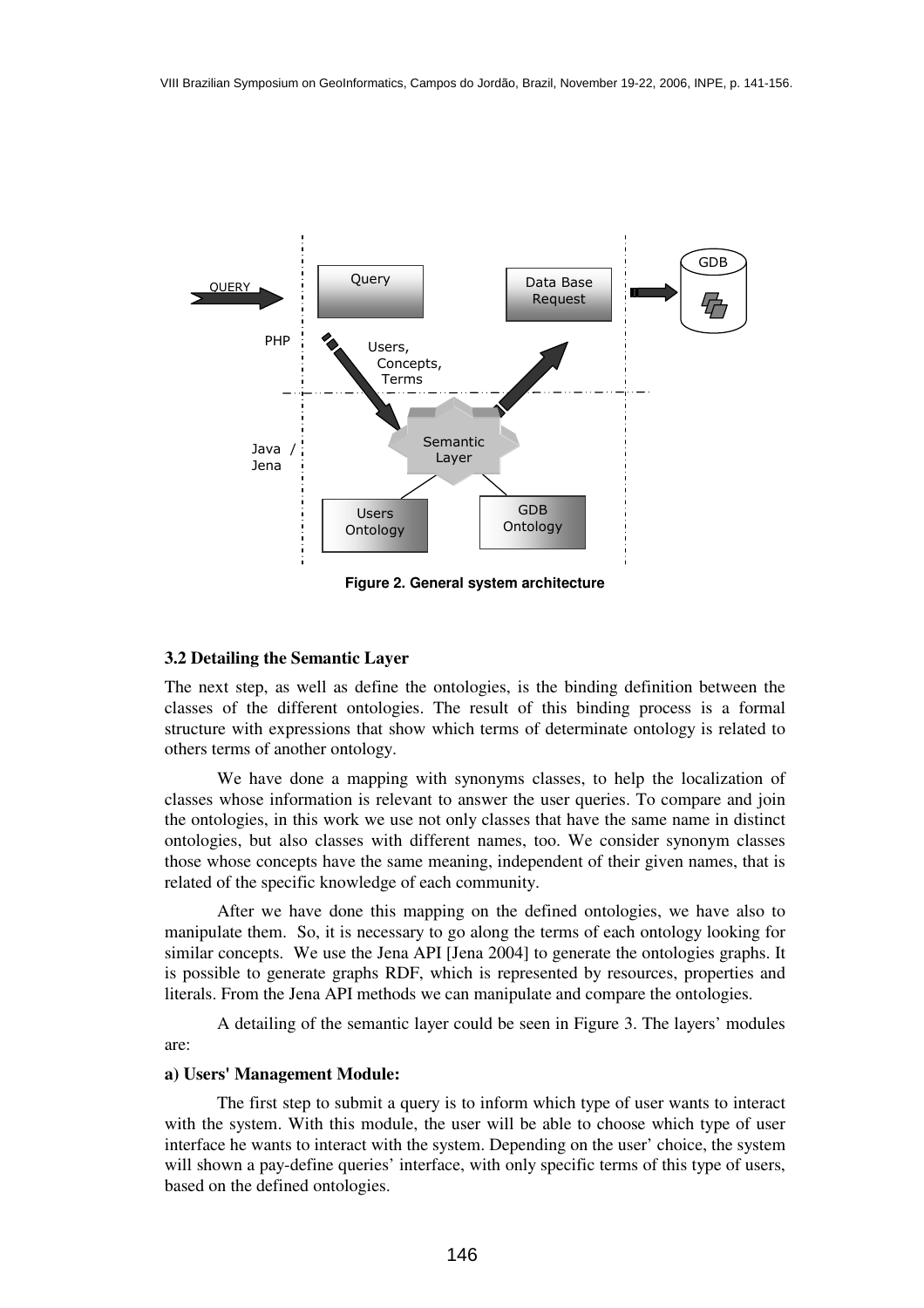#### **b) Ontologies' Management Module:**

 With the choice of the user's type and the pay-defined query's interface, the next module of the semantic layer will be activated, and will be responsible for the ontologies' activation. In our application, the activated ontologies will always be from the active user, as well as the ontology that represents the contents of the GDB. The ontologies are stored in ontologies' server, and are accessed through its URLs.

 At the moment of the activation of the specific ontologies, some methods of the API Jena will be used to construct the graphs (models) of the ontologies.

 The API Jena has object classes that represent graphs, resources, properties and literals. A graph is called model, and is represented by the Model interface. These models will keep the activated ontologies for the application. With the ontologies represented in graphs' form, we can make sweepings, looking for the desired terms.



**Figure 3. Semantic Layer Modules**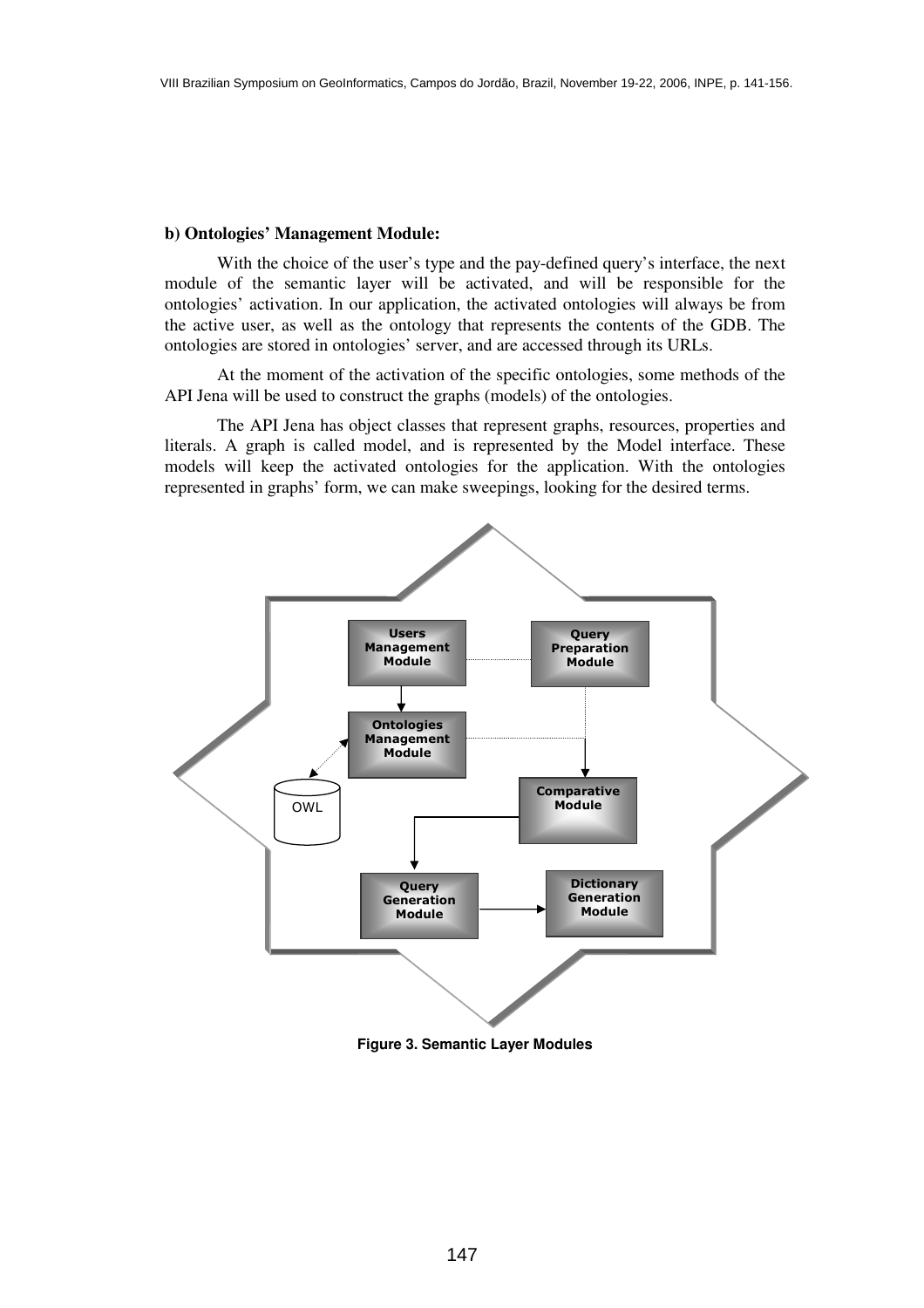#### **c) Query Preparation Module:**

With the pay-defined interface, the user will formulate his query, choosing what he desires to search. After that, the Query Preparation Module will be activated. This module will identify the key terms of the query.

#### **d) Comparative Module**

The ontologies' construction is an iterative process. To accomplish this it is necessary to realize some interviews with professionals of the domain area to collect important terms and the relationships between them, and construct and model the ontologies.

 With the ontologies created and modeled, the next step of our methodology is to continue discovering similar terms in the ontologies. In this work, the ontologies will be compared, searching similar terms. This similarity is defined manually, based on the interviews with professionals of the area. In accordance with the point of view of each professional, classes with the same meaning can be nominated with different terms.

 One of the most important modules of our application is the Comparative Module. It is responsible by the search of similar terms in the ontologies. With the graphs (models) of the available ontologies, the search will be for classes that have similar concepts to the user  $\acute{\text{s}}$  term.

 The linking between the equivalents concepts is represented in OWL language through tags *equivalentClass* and *sameAs*, however has a difference between these tags. The <owl: equivalentClass> tag is used to indicate that two classes are equivalents if, and only if, they possess, necessarily, the same instances. On the other hand, the <owl: sameAs> tag is used when we have different nomenclatures that are mentioned to a same class. A typical use of *owl:sameAs* is for ontologies' unification, to say that two individuals classes, defined in different documents, are equals [OWL 2004].

Thus, we use the <owl: sameAs> tag. Manually, each class of each ontology is compared with the classes of another, using the related terms that have the same meaning, but different nomenclatures. For each term found with this characteristic, the <owl: sameAs> tag is applied.

 The next step to the Comparative Module is to use methods of the API Jena to treat the similarities, binding classes of an ontology to another one. The getSameAs() method, by the OntResource interface, is used to find the similar classes in the ontologies.

 This method looks for the class passed as query parameter, in the user ontology, and search to the terms in the database ontology that have some *owl:sameAs* tag, and that the similarity is accurately the term that passed as parameter. This method also looks for in the ontologies OWL documents to the tag <owl: sameAs> that are present in the activated ontologies for the application. If this tag is found, the conceptual similarity is established.

#### **e) Query Generation Module**

 The Query Generation Module will mount the query that will be submitted to the database. For this, will be used the terms found in the search for the similarity, as well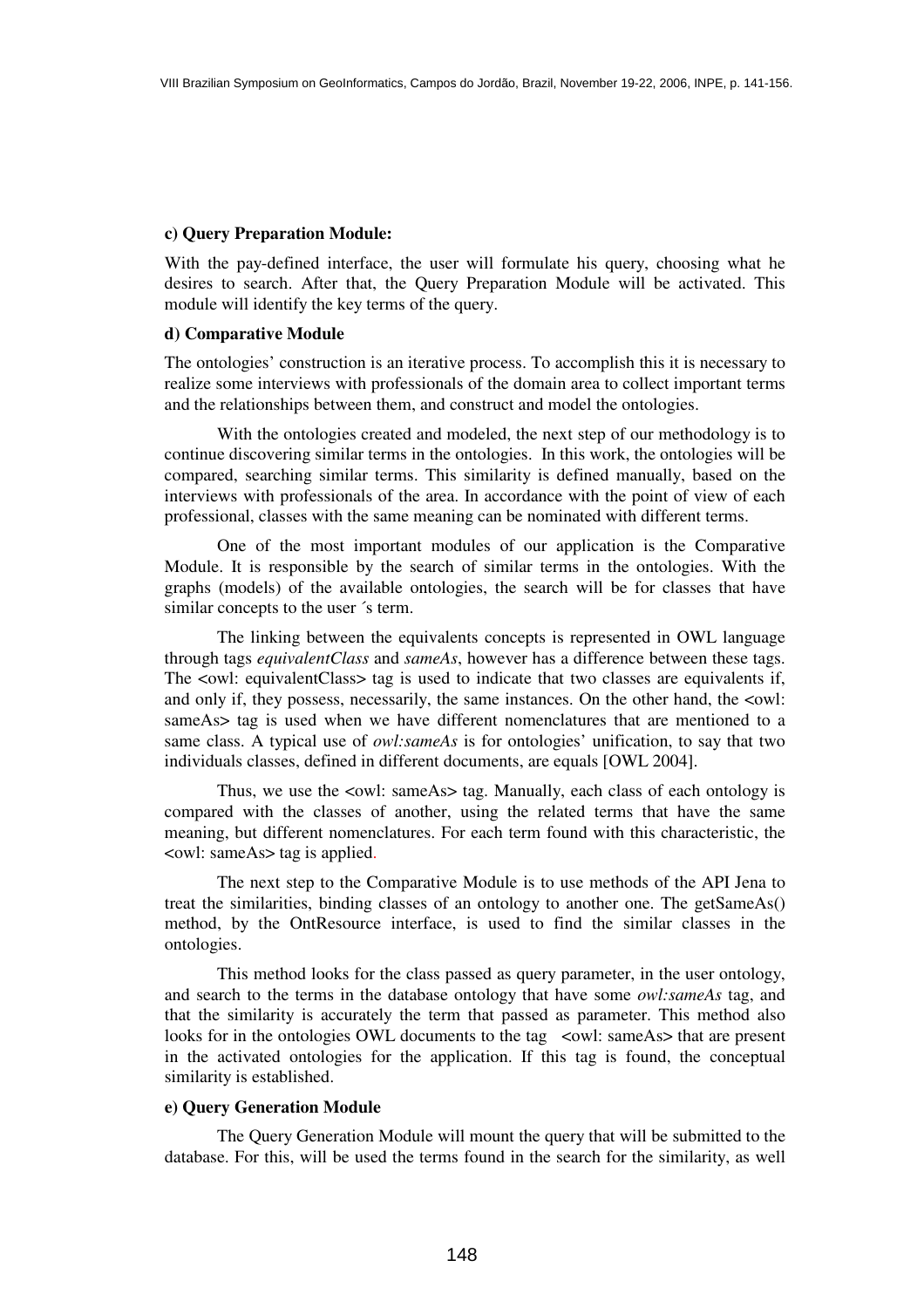as the relationship used in the query interface. In next section we give an example of how the system generates the query clause.

## **f) Dictionary Generation Module**

 The query will be returned for the user, locating in the map where he searched, beyond an explain window, showing all the information on its research. The Dictionary Generation Module will mount a detailed text, with the key terms of the query, supplying to the user descriptions about the geographic features involved in his queries.

#### **4. Application: Coral Reef Domain**

The geographic domain of our application is the coral reefs. We choose this domain because this work is part of a research project of the UFRN that involves researchers of distinct areas on the region of Maracajau reefs situated on the north littoral of the RN state.

 In this project we have basically three different communities: the geologists, the biologists and the tourists. Because of that, we developed three different ontologies for each one of these communities.

 The main objective of this work primarily was to model the mental worlds of each one of these communities by using ontologies. We choose a natural environment of coral reefs because there were not any works in literature about that use semantic terms with geographic databases.

 Besides, we think that all these different communities must have the right to access the information stored on this database. So, we developed ontologies that will give support to the construction of adaptable interfaces for each community involved in the Project. This was done because we know that, although there is only one reality of coral reefs in the region of Maracajaú, each one of these communities think differently about that.

 According to Fonseca [Fonseca 2001], if we have a body of water, for example, for a biologist it could be a habitat for some fish, but for a firefighter it could be an emergency source of water. So, it depends on the point of view of each person, and his necessity at this time.

 The first ontology that we have developed was the geologist one. This is presented on Figure 4, and was named by O**geo**. We have to say that this ontology is much bigger then we present here, but we had to summarize to put in this paper.

 On the ontology showed in Figure 4, we could see the benthic region. This region could be defined as the deepest layer of a body of water, like a lagoon, a river or the ocean. We could simply say that the benthic region is the minerals and organisms that compound the bottom of reefs.

We developed also ontology for the biologist's community and named it by O<sub>bio</sub>, and ontology for the tourists community, that we call O<sub>tur</sub>. Through the semantic layer that we present in the last section, we defined some equivalent classes between these ontologies.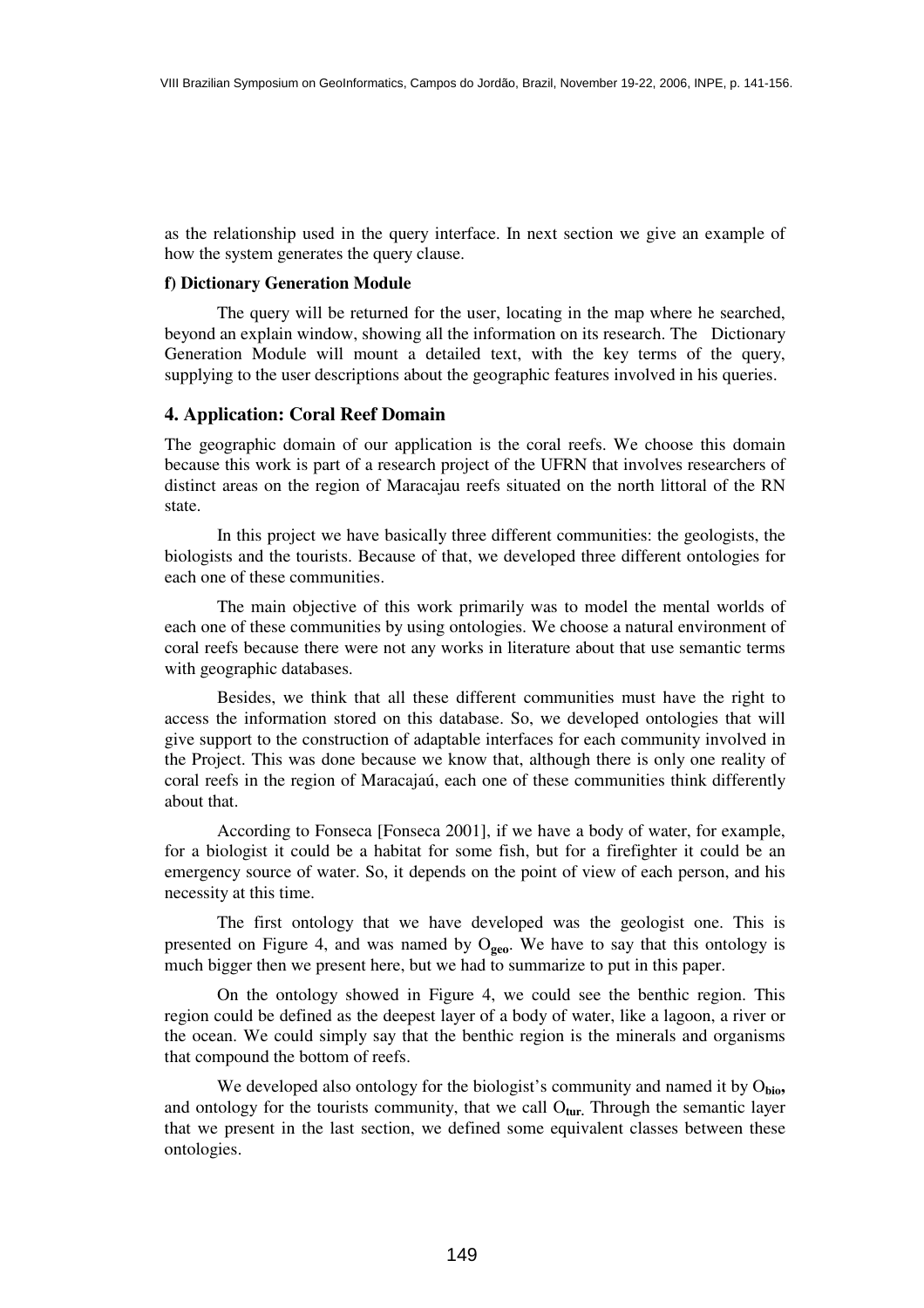We also have developed different interfaces for each one of these communities. So, if a biologist wants to interact with the system, he will submit a query using only specific biologist terms, without worrying about the database contents.

 Next section we could show how users can access the geographic database, submitting their queries through the appropriate interfaces, and which kind of results it is generated.



**Figure 4. Geographic Ontology for the Coral Reefs Domain** 

## **4.1 Prototype Query Examples**

We have already developed all the architecture modules presented on section 3, and, based on the coral reef application ontologies we present now two different examples of query submissions.

#### **a) A Tourist Query Submission**

Suppose that a tourist wants to find the best area for dip in the sea nearby the coral reefs. This information is not stored on the database. On the other hand, we could find this information using the developed semantic layer that defined equivalences between the classes of the specific ontologies.

 The activated ontologies for this query are the geologist (O**geo**) and the tourist (O**tur**). So, the first step to solve this user query is to look for the term *dip in the sea* on the tourist ontology. We defined in the O**tur** that a tourist could dip in the sea around the floating boats on within the natural pools. The floating boats are some boats whose geographic position do not change, and is used as a base point for tourists and researchers that work in the area. After this term was found on the tourist ontology, the system will look for an equivalent term on the geologist ontology.

 No similar class to "dip in the sea" could be found in the O**geo** at this point. So, we have to go down one more step on the geologist ontology, to verify if there is some more information in the relationships between classes or subclasses.

 On the other hand, going along the O**tur** ontology, we found the relations "Dip in the sea in Natural pools" and "Dip in the sea near by floating boats". That is, the term *dip in the sea* appears in the tourist ontology with properties that bind this class to others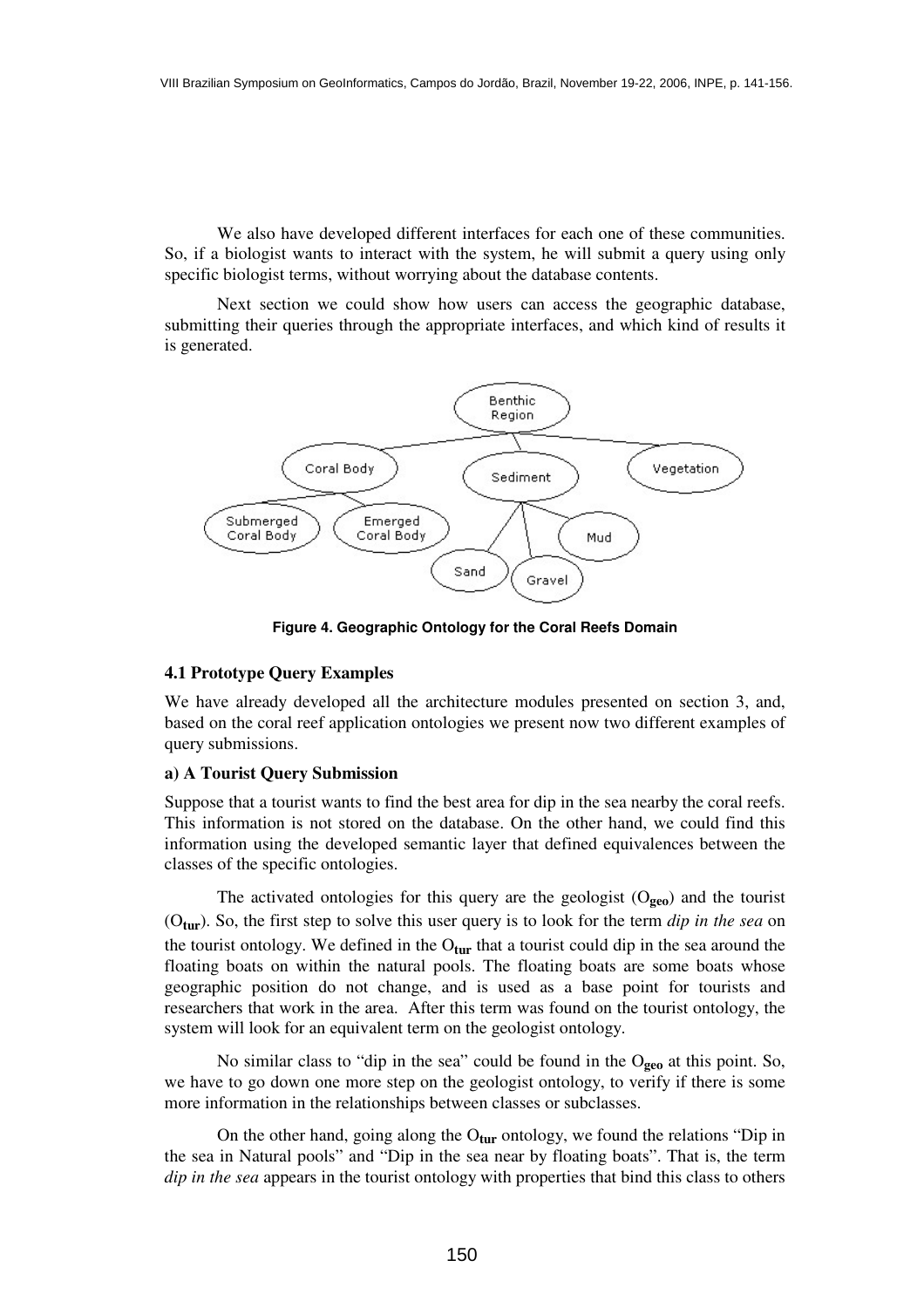classes in the ontology. The property "*within*" bind the class "dip in the sea" (domain) to the class "natural pool" (range). And the property "surround", binds the class "dip in the sea" (domain) to the class "floating boats" (range).

Then, the system will search now for similar classes to "natural pool" and "floating boats" on the geologist ontology. The class "floating boats" is defined both on the tourist ontology O**tur**, and on the geologist ontology O**geo**.

The problem is the term "natural pool" found in the O<sub>tur</sub> that we still have to search for conceptual similarity on the O**geo**.

 No conceptual similarity is found in the O**geo**, and thus the *Comparative Module*  goes down one more step in the graph generated from the tourist ontology, looking for relationships between classes. Finally at this point, the relationship is found: "Natural pools" surround "Coral Reef";

"Coral Reef" is situated inside of "Coral Region" on the Geologist Ontology. So, we can infer that for each coral reef body that appears in the coral region, we could find natural pools around it. The information about "Coral Reef Bodies" is stored in the Geographic Database.

 So, the query that will be submitted to the geographic database, after we had inferred between the two ontologies is: "show all the areas that surround the floating boats and the coral reefs bodies." And then, the generated query clause is:

```
SELECT buffer(flutuante.flutuante_geom, 10) AS 
  flutuante_geom, 
   buffer(corpo_coralineo.geom_cabeco, 10) 
   AS geom_cabeco 
FROM flutuante, corpo_coralineo 
AS foo USING UNIQUE oid USING SRID = -1
```
 The operator buffer returns the area situated surrounded some geometry, based on a radius value that is passed as a parameter. In this case, we use a radius value equal to 10 meters. The result of this query is shown on Figure 5.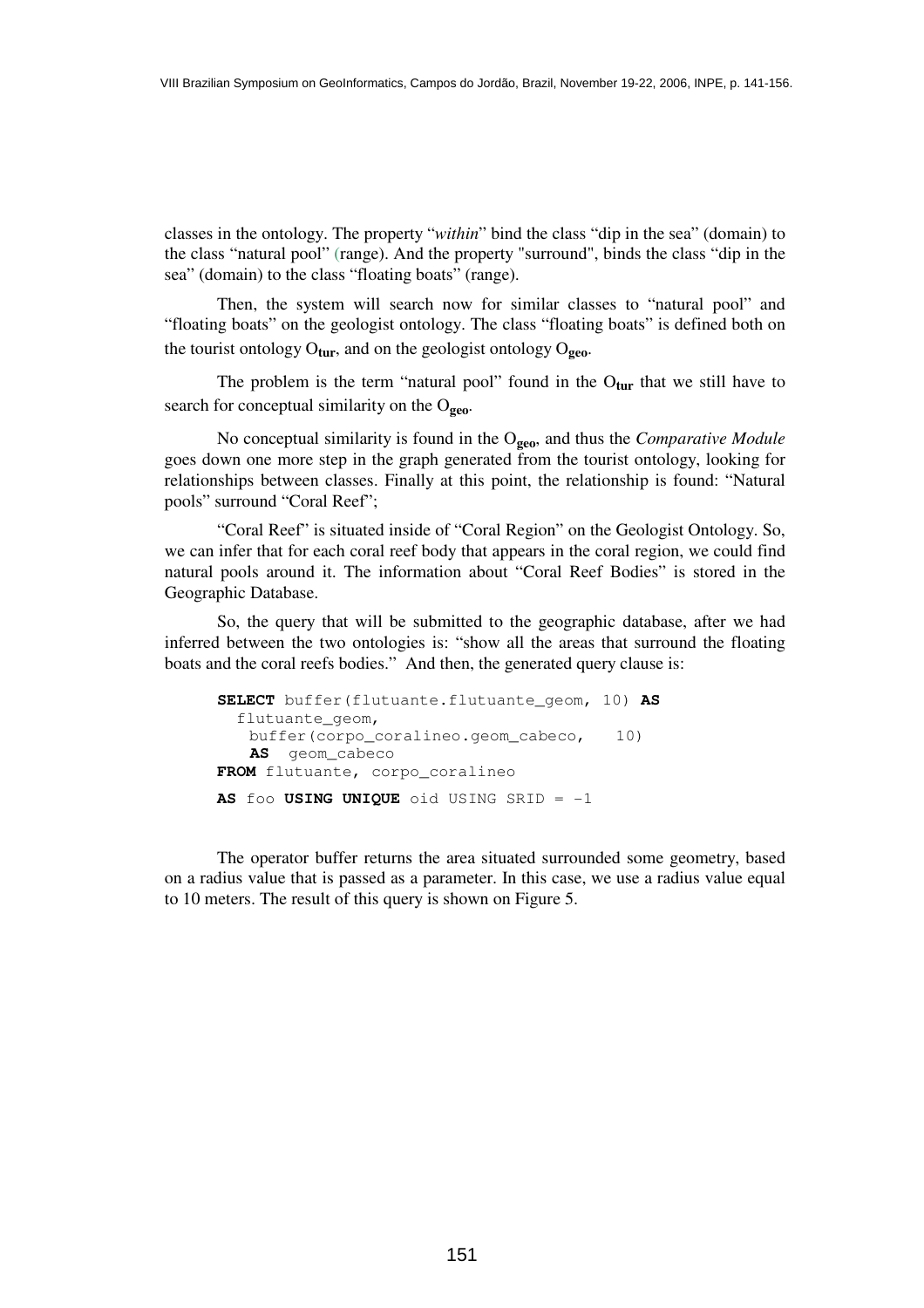

**Figure 5. Result set of the submitted query** 

 Finally, using the information stored on the ontologies, and used to generate the queries, the system can show detailed information about the geographic features that were used on the queries, like we can see on Figure 6.

| Dip in the sea around the floating boats                                 |
|--------------------------------------------------------------------------|
| Dip in the sea within natural pools                                      |
| Natural pools surround coral reefs<br>Coral reefs inside of coral region |
|                                                                          |
|                                                                          |
|                                                                          |

**Figure 6. Pop-Up window that shows detailed information about geographic features used in the Tourist Query.** 

## **b) A Biologist Query Submission**

In this scenario we suppose that a biologist wants to know where he can find no consolidate substrates on the coral reef region. This information is not stored on the database like this.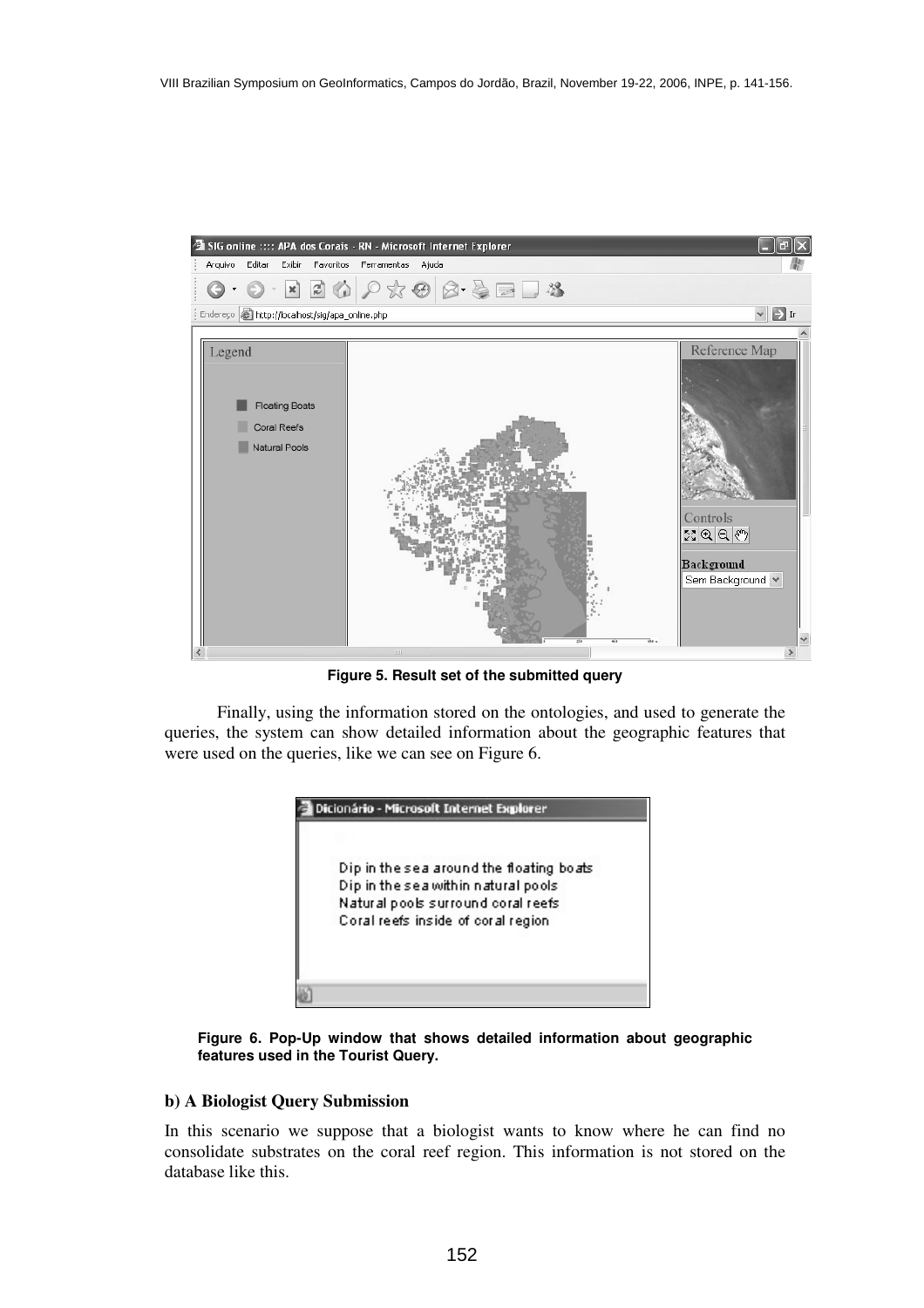In this example, the activate ontologies are O**geo** and O**bio**. So, we need to start to look for the "no-consolidate substrate" class in the O<sub>bio</sub> ontology. As soon as this class is found on the biologist ontology, the system has look for class similarities on the definition of this class. The class "no-consolidate substrate" in the biologist ontology has no similar class in any other ontology. In other words, we can say that the "noconsolidate substrate" class is not related with any other class using the owl tag *sameAs.*  So, due to the fact that the conceptual similarity was not found in the first level of the biologist graph, the comparative module will go down one more level, looking for if the "no-consolidate substrate" class has some relationships with others classes or if it has sub-classes.

 The comparative module finally finds that the "no-consolidate substrate" class has sub-classes (relationship ISA) with the classes: "sand", "gravel" and "mud". So, we can say, for example, that sand is a no-consolidate substrate.

 Now we have to search about similar classes with "sand", "gravel" and "mud" on the geologist ontology. All these classes are defined on the geologist ontology too. So, with the conceptual similarity found, the next step is to generate the query clause to be submitted to the geographic database. The Query Generator Module will construct this following SQL query clause:

**SELECT** geom\_areia **AS** geom\_areia, geom\_lama **AS** geom\_lama, geom\_cascalho **AS** geom\_cascalho  **FROM** areia, cascalho, lama **AS** foo **USING UNIQUE** oid USING SRID = -1

 This query results will show on the map the localization of all sand, gravel and mud within the coral reef region, like we can see on Figure 7. On Figure 8 we present the detailed information about the geographic features involved in the query.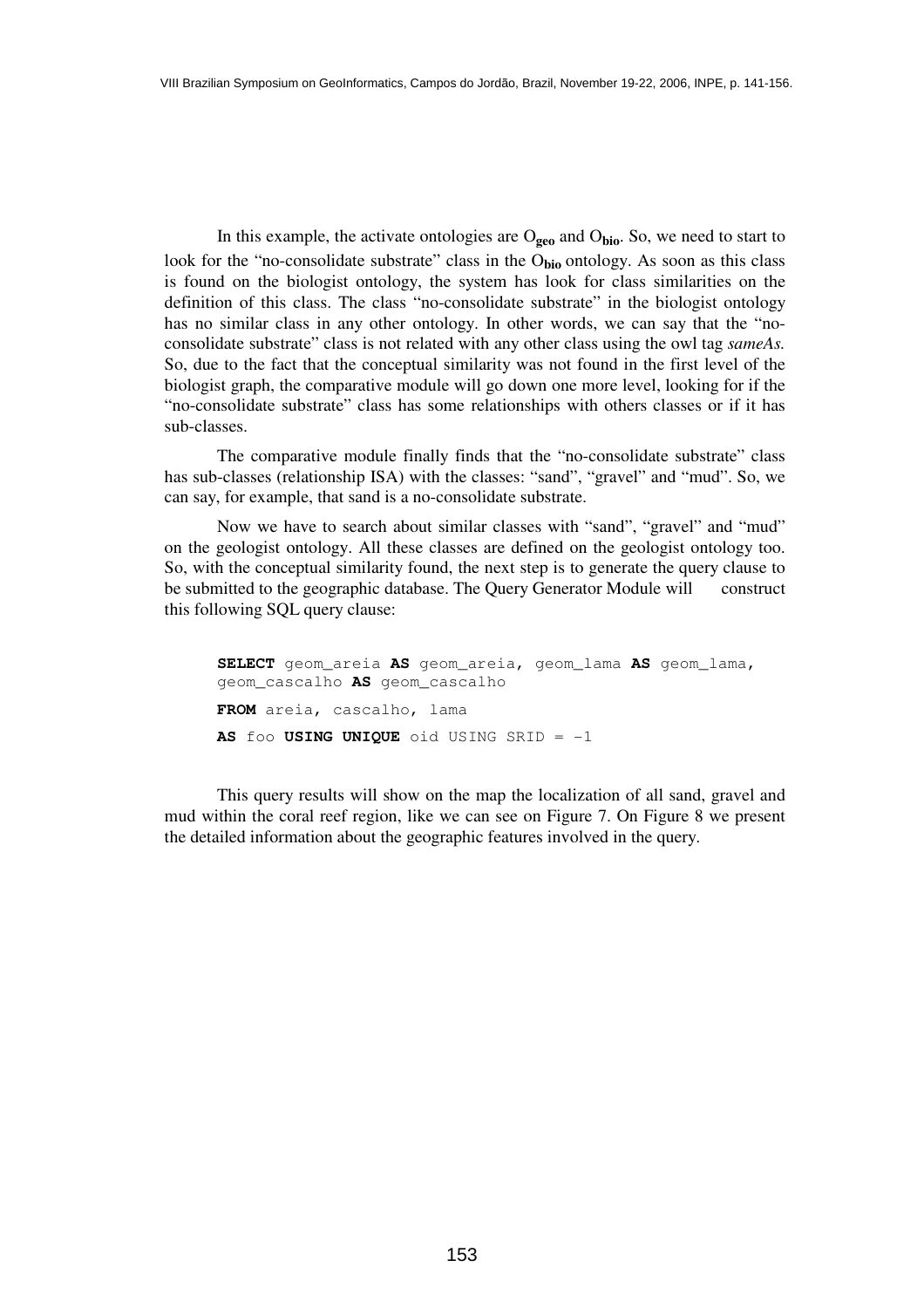

**Figure 7. Biologist Query Results about "no-consolidate substrate"** 



**Figure 8. Pop-Up window to show detailed information about the geographic features.** 

 These two complex query clauses generated by the system are some examples of how this system could help different type of users to search geographic databases. We have some updates to do in this system, but it is important so say that it is already implemented and that it works [Viegas 2006].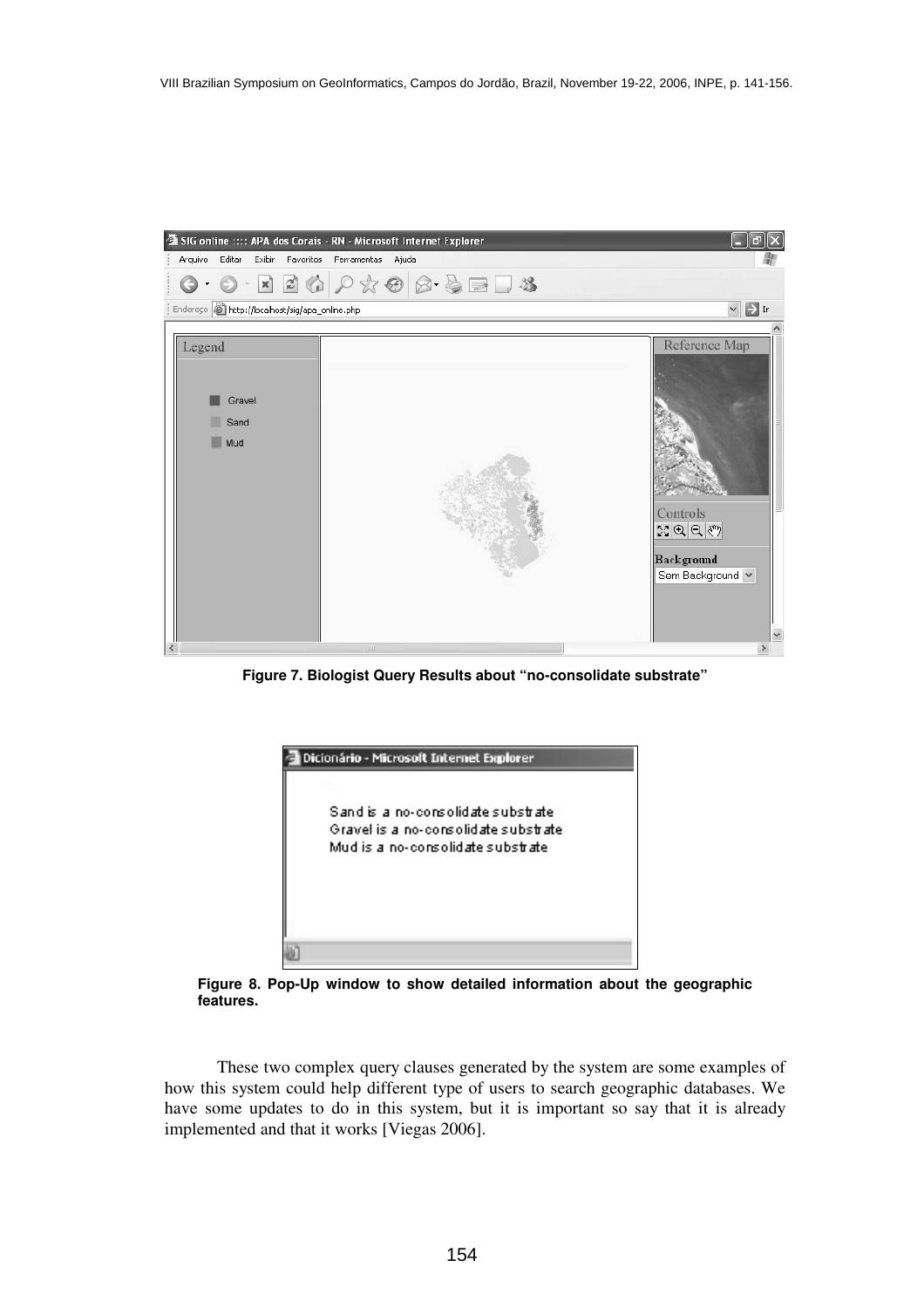## **5. Conclusion**

This work presented an ontology-based mechanism to access a geographic database. This mechanism allows that different users' communities, through geographic ontologies, access the same database, without know his internal structure.

 It was developed a semantic layer that integrates the geographic information, through the use of ontologies and through the definitions about the semantic similarity between classes, which have the same concepts, but different nomenclatures.

 In this work we developed ontologies for the coral reef domain, based on three points of view of different communities: the geologists community, the biologists and the tourists [Viegas 2006]. Each class of each ontology has a similarity with some class of other ontology, but the terms used to define them could be different. The proposal ontologies can be used as a navigation and query tool for the users, supplying the semantics information desired.

For future work we could define a ranking of similarity between the classes of the ontologies. This ranking could help the synonym classes mapping and decrease the time for search the geographic database, and also avoid the use of terms that could not be of interest of the specific activated application.

 It is important to point out that although the domain chosen is a little restricted, the proposed architecture can be adapted to any spatial domain of multidisciplinary interest. And, in this case, the return of these new applications with the use of ontologies, using this architecture presented in this proposal, could be very satisfactory [Viegas 2006].

## **References**

- [Breitman and Casanova 2005] Breitman, K. K. and Casanova, M. A. (2005). "Desenvolvimento de Ontologias para Engenharia de Software e Banco de Dados: Um tutorial Prático". Tutorial Apresentado no XIX Simpósio Brasileiro de Engenharia de Software. Uberlândia – MG.
- [Cardoso et. al 2005] Cardoso, R. C., Souza, F. F., Salgado, A. C. (2005) Using Ontologies to Prospect Offers on the Web. In: 7th International Conference on Enterprise Information Systems, 2005, Miami. ICEIS 2005 - Software Agent and Internet Computing. Lisboa - Portugal : INSTICC, 2005. v. 4. p. 200-207.
- [Dongilli et. al 2004] Paolo Dongilli, Enrico Franconi, and Sergio Tessaris (2004). Semantics driven support for query formulation. In Proceeding of the 2004 international workshop on description logics (dl'04), 2004.
- [Egenhofer and Herring 1991] M. J. Egenhofer and J. Herring. (1991). Categorizing Binary Topological Relations Between Regions, Lines, and Points in Geographic Databases. Technical Report, University of Maine, Orono.
- [Egenhofer et al. 2000] Egenhofer, M., Fonseca, F., Davis, C. and Borges, k. (2000) Ontologies and Knowledge Sharing in Urban Gis. CEUS - Computer, Environment and Urban Systems. 24(3): 232-251